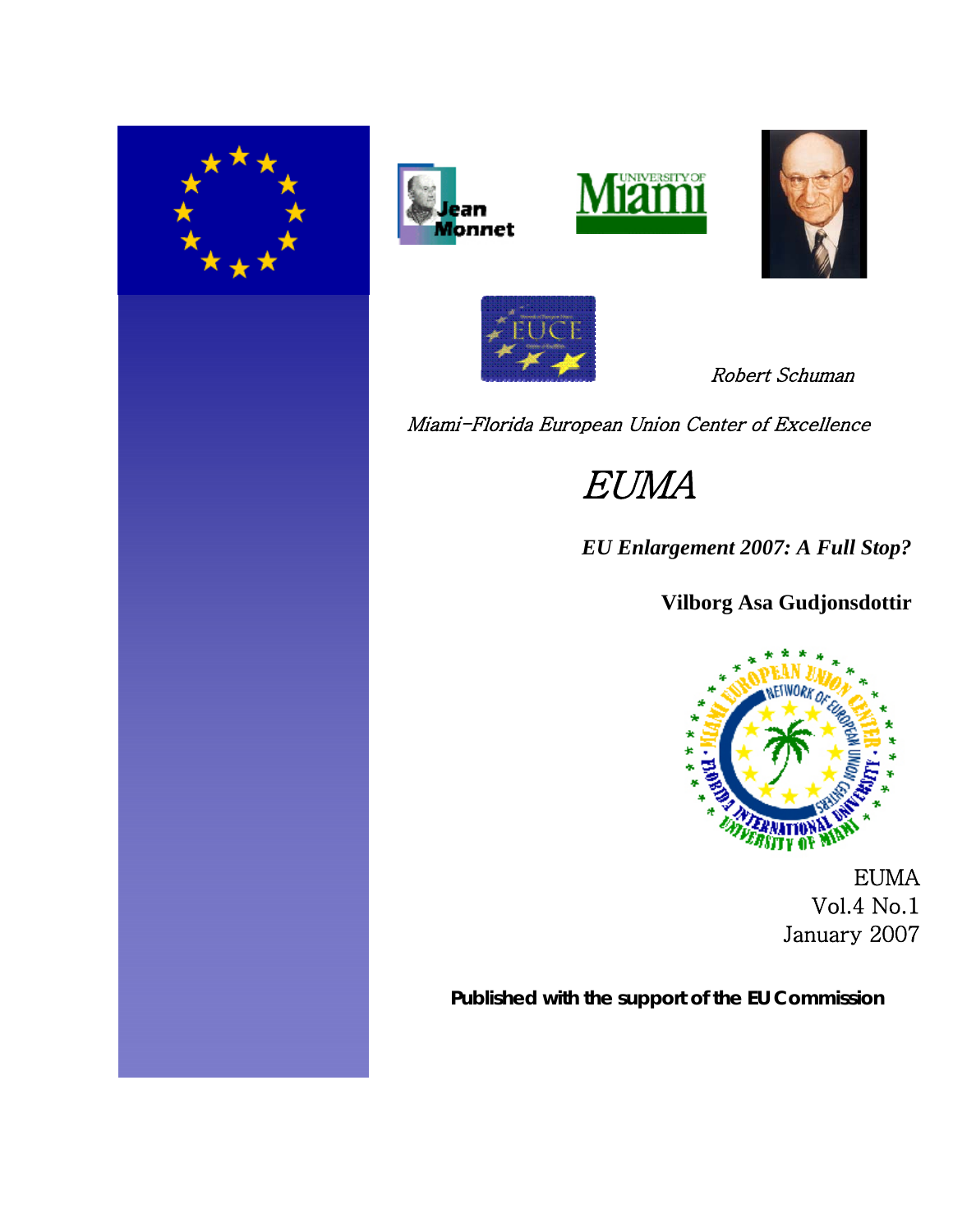# *EUMA*

*European Union Miami Analysis* **(EUMA)** is a by-weekly service of analytical essays on current, trend setting issues and developing news about the European Union.

These short papers (between 2,000 and 2,500 words in length) are produced by the Miami-Florida European Union Center of Excellence (a partnership of the University of Miami and Florida International University) as an outreach service for the academic, business and diplomatic communities.

Among the topics to be included in the series, the following are suggested:

- $\triangleright$  The collapse of the Constitution and its rescue
- $\triangleright$  Turkey: prospects of membership
- $\triangleright$  Immigration crisis and cultural challenges
- $\triangleright$  Security threats and responses
- $\triangleright$  The EU and Latin America
- $\triangleright$  The EU as a model and reference in the world
- $\triangleright$  The Common Agricultural Policy and other public subsidies
- $\triangleright$  The euro and the dollar
- $\triangleright$  EU image in the United States

These topics form part of the pressing agenda of the EU and represent the multifaceted and complex nature of the European integration process. These short papers also seek to highlight the internal and external dynamics which influence the workings of the EU and its relationship with the rest the world.

| Jean Monnet Chair Staff:                   |
|--------------------------------------------|
| Joaquín Roy (Director)                     |
|                                            |
| Eloisa Vladescu (Editor)                   |
| Astrid B. Boening (Editorial Assistant)    |
| Maria Lorca (Research Assistant)           |
|                                            |
| <b>Miami-Florida European Union Center</b> |
| Nicol Rae (Co-Director), FIU               |
|                                            |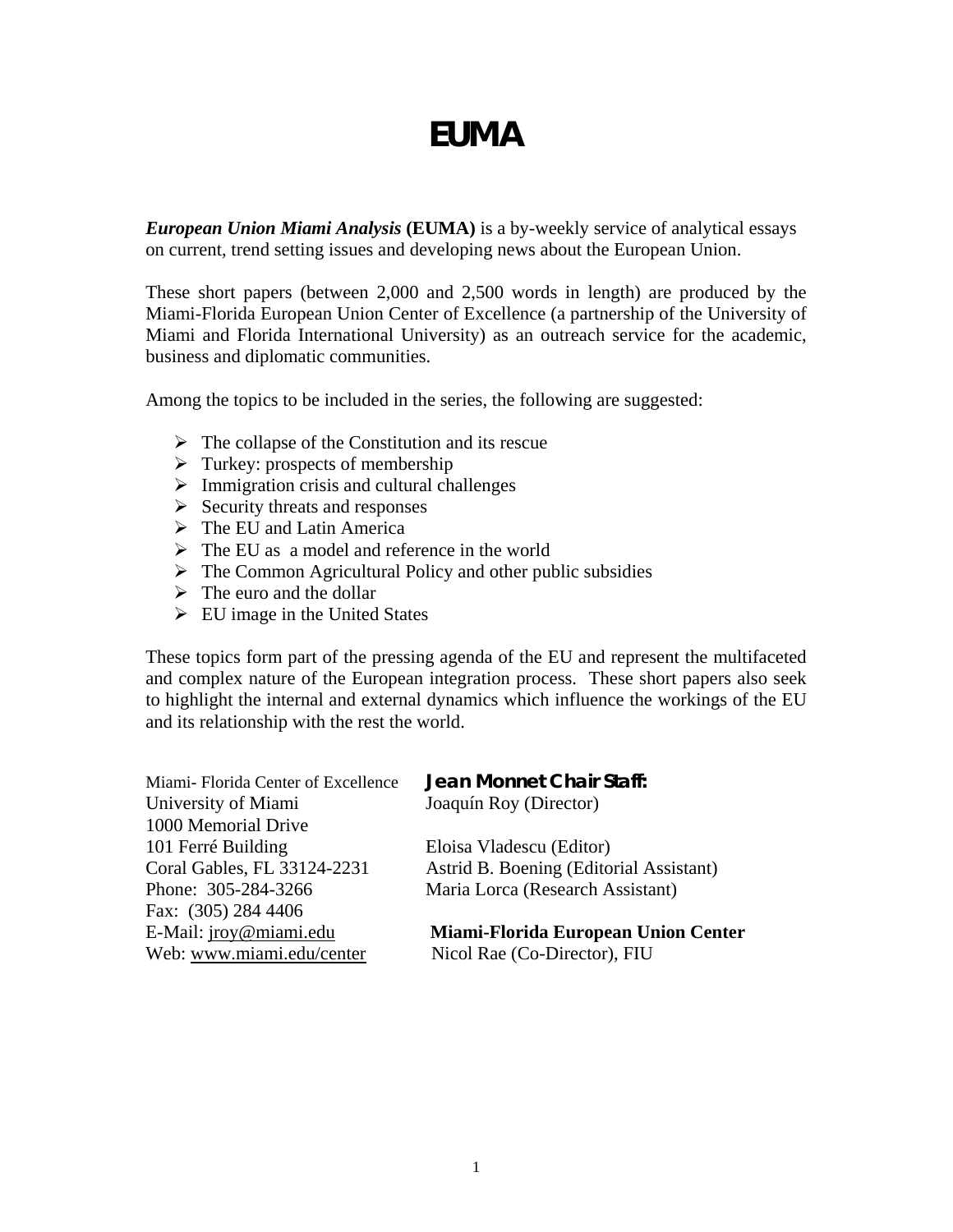**Vilborg Asa Gudjonsdottir\***

# **Miami-Florida European Union Center of Excellence University of Miami Miami, Florida**

**January 2007** 

\_\_\_\_\_\_\_\_\_\_\_\_\_\_\_\_\_\_\_\_\_\_\_\_\_\_\_\_\_\_\_\_

<sup>\*</sup> Vilborg Ása Guðjónsdóttir is a MA student in International Relations at the University of Iceland, studying at the University of Miami as an exchange student 2006-2007. She has her Bachelors of Science in Business Administration from Reykjavík University, Iceland.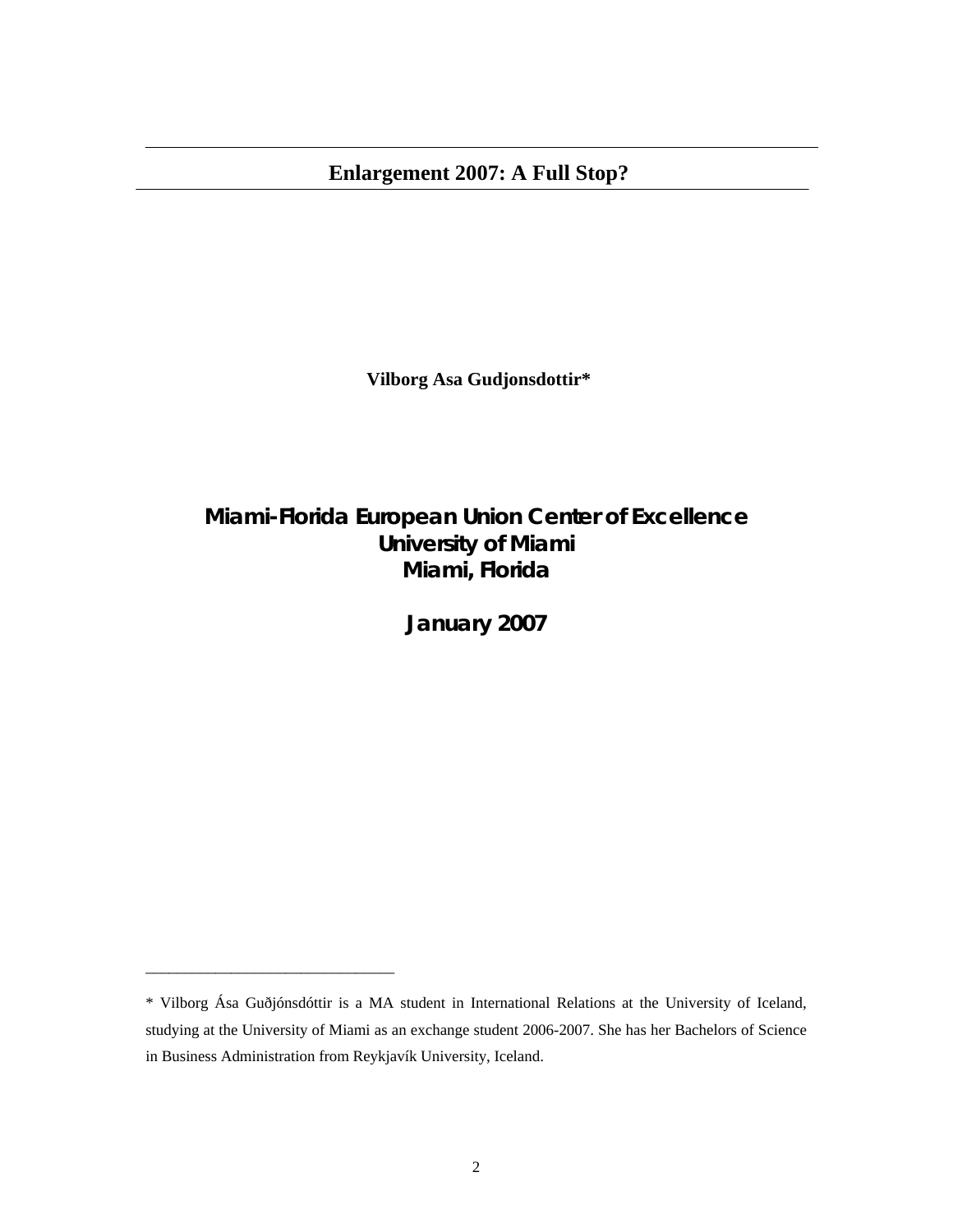# **1. Introduction**

On the 1st of January 2007 Romania and Bulgaria became members of the European Union. The 2004 enlargement of the EU has had its difficulties and many wonder if these two Eastern European countries are in fact ready to join the EU. Although their economies are growing fast, both countries are poor in income as well as in public spirit. Bribes are routine and officials tend to be badly trained, ill-paid and often corrupt, with the worst corruption in both countries occurring in the customs service. Similar problems exist in the countries' judiciaries.<sup>1</sup> Improvement efforts have not proved efficient enough, especially in Bulgaria where many suspect that changes will not be effective since political will is lacking at the top. Romania is at least willing to prosecute corrupt politicians while in Bulgaria the process has hardly begun. The existing EU members are most worried about the free movement of workers, and it is foreseen that more member states will impose restrictions on the free movement of workers from these countries than did so for the  $2004$  enlargement.<sup>2</sup> How bad is the situation in the public sector of these two soon to become EU countries and what other things need to be considered?

# **2. Romania and the EU**

## **2.1 Accession process**

Romania was the first Central and Eastern European country to establish official relations with the European Community back in 1974, with a bilateral agreement on Romania's inclusion in the  $EC's^3$  Generalized System of Preferences<sup>4</sup>. Romania established diplomatic relations with the European Union in 1990, and in 1995 a bilateral Europe agreement entered into force. That same year Romania submitted its formal application for EU membership. A decision on the application was not made until December 1997 and the Romania-EU intergovernmental conference meeting in Brussels on the 15th of February 2000 marked the official start of membership negotiations.<sup>5</sup>

 EU officials acknowledged from the start that the negotiation process would not be an easy one for Romania. In June 2004 the EU enacted a "safeguard clause" for Romania that would allow accession to be delayed one year if accession goals would not be met on time. The decision to delay accession would require a unanimous vote by the Council of the European Union.<sup>6</sup> Meanwhile, in May 2004, Romania became a full member of the North Atlantic Treaty Organization (NATO). On the  $17<sup>th</sup>$  of December 2004 the Council took note of Romania's progress in its accession preparations and expected the country to be ready for the scheduled entry date, the  $1<sup>st</sup>$  of January 2007. In the spring of 2005, the European Parliament gave its

 $1$  The Economist, "We're off on a European odyssey", 30 September 2006.

 $^{\rm 2}$  Ibid.

<sup>&</sup>lt;sup>3</sup> EC: European Community; established in 1957, became the European Union in 1992.

<sup>&</sup>lt;sup>4</sup> Generalized System of Preferences (GSP): a formal system of exemption from the more general rules of the World Trade Organization.

<sup>&</sup>lt;sup>5</sup> Euractive I, "EU-Romania Relations", October 2006. http://www.euractiv.com/en/enlargement/eu-romaniarelations/article-129587

C. Cottrell, "Enlargement: New Challenges for an Old Process", June 2006*.* Florida: Miami-Florida European Union Center of Excellence, EUMA. http://www6.miami.edu/eucenter/Cottrell\_EUMA1.pdf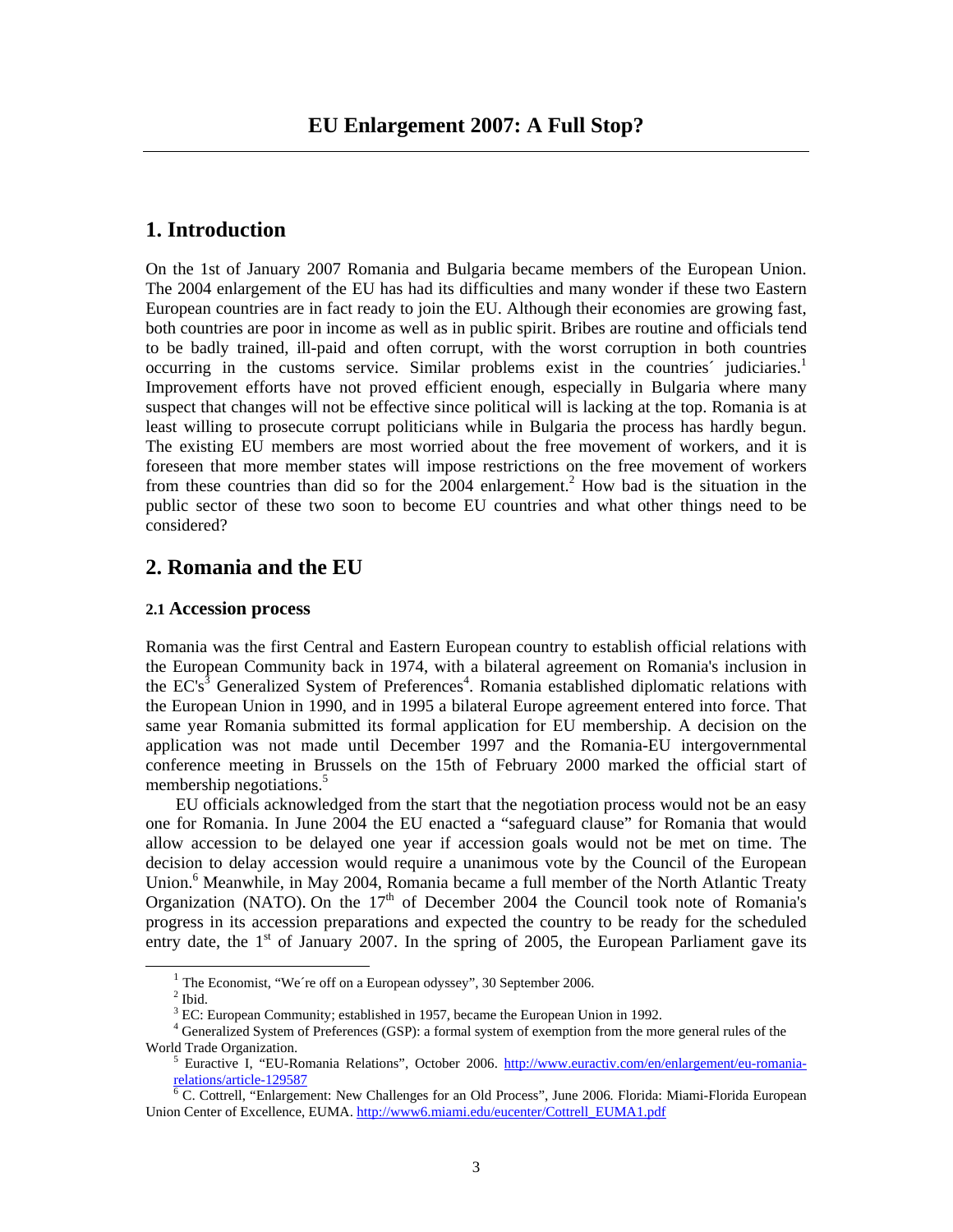overwhelming support to Romania's EU bid and Romania signed its EU Accession Treaty. A few months later the European Commission published its monitoring report on the country's level of preparedness. In its final monitoring report on the  $26<sup>th</sup>$  of September 2006, the Commission approved Romania's accession in 2007, but insisted on further reforms. If the requirements will not be met, the Commission can invoke safeguard measures, which could lead to the suspension of funds, among other things.<sup>7</sup> (See more on safeguard measures in section 2.2).

# **2.2 Complications**

Romania has complied with both the political *Copenhagen criteria*<sup>8</sup> that require stable institutions to guarantee democracy, and the economic accession criteria, maintaining a well functioning market economy. Although the market forces within the EU are much stronger than those currently operating within the Romanian economy, the Enlargement Commission believes that the Romanian economy will be capable of coping with the change. It will however need to address inflation problems in order to maintain competitiveness. Romania's ability to meet the economic criteria is a result of the country's economic turnaround in recent years, from partial negative growth in the 1990s to positive growth in real GDP since 1998.<sup>9</sup>

 The problems facing Romania's compliance with the accession criteria have been linked in large part with the country's public administration after 1989, which suffers from a lack of necessary managerial capacity and a lack of political will for reform. On the whole, and despite some progress, the Romanian administrative system is also still suffering from a lack of managerial and strategic thinking at leadership levels. The development of managerial skills based upon flexibility and effectiveness in structuring administrative reform is of crucial importance for Romania's future.

 Corruption is also one of the major problems facing Romanian public administration, being a very serious threat against the state of law, democracy, social justice, equity and human rights. Corruption is viewed as impeding social and economic development, undermining the moral principles of society and threatening the stability of democratic institutions. In spite of previous attempts to deal with corruption, it still continues to be a widespread and systemic problem which undermines not only the functioning of the legal system, but also the economy. In addition, corruption has led to a loss of confidence in public authorities which has had negative long-term effects on the development of Romanian democracy.<sup>10</sup>

Romania ranks  $84<sup>th</sup>$  on the *Transparency International 2006 Corruption Perceptions Index*.<sup>11</sup> Bribes for basic services like health care are considered commonplace in the country, and the justice system is weak. Contracts and court decisions are not being enforced, which is of great concern to foreign investors. Nevertheless, even within *Transparency International* some say Romania is doing better than the  $\text{CPI}^{12}$  suggests and that the index does not capture the positive reforms Romania has achieved in recent years.

 $\frac{1}{7}$ <sup>7</sup> Euractive I, "EU-Romania Relations", October 2006. http://www.euractiv.com/en/enlargement/eu-romaniarelations/article-129587

<sup>&</sup>lt;sup>8</sup> Copenhagen Criteria: the rules that define whether a country is eligible to join the European Union. The criteria require that a state has the institutions to preserve democratic governance and human rights, a functioning market economy, and that the state accepts the obligations and intent of the EU. 9

<sup>&</sup>lt;sup>9</sup> C. Cottrell, "Enlargement: New Challenges for an Old Process", June 2006. Florida: Miami-Florida<br>European Union Center of Excellence, EUMA. http://www6.miami.edu/eucenter/Cottrell EUMA1.pdf

<sup>&</sup>lt;sup>10</sup> Junjan, V., Sandor, S. and Hintea, C. (2004). Administrative reform in Romania and the European Union. *Driven to Change*. Dimitrova, A. Great Britain: Manchester University Press. 11 Transparency International. (2006). *CPI table*.

http://www.transparency.org/news\_room/in\_focus/cpi\_2006/cpi\_table <sup>12</sup> CPI: Corruption Perceptions Index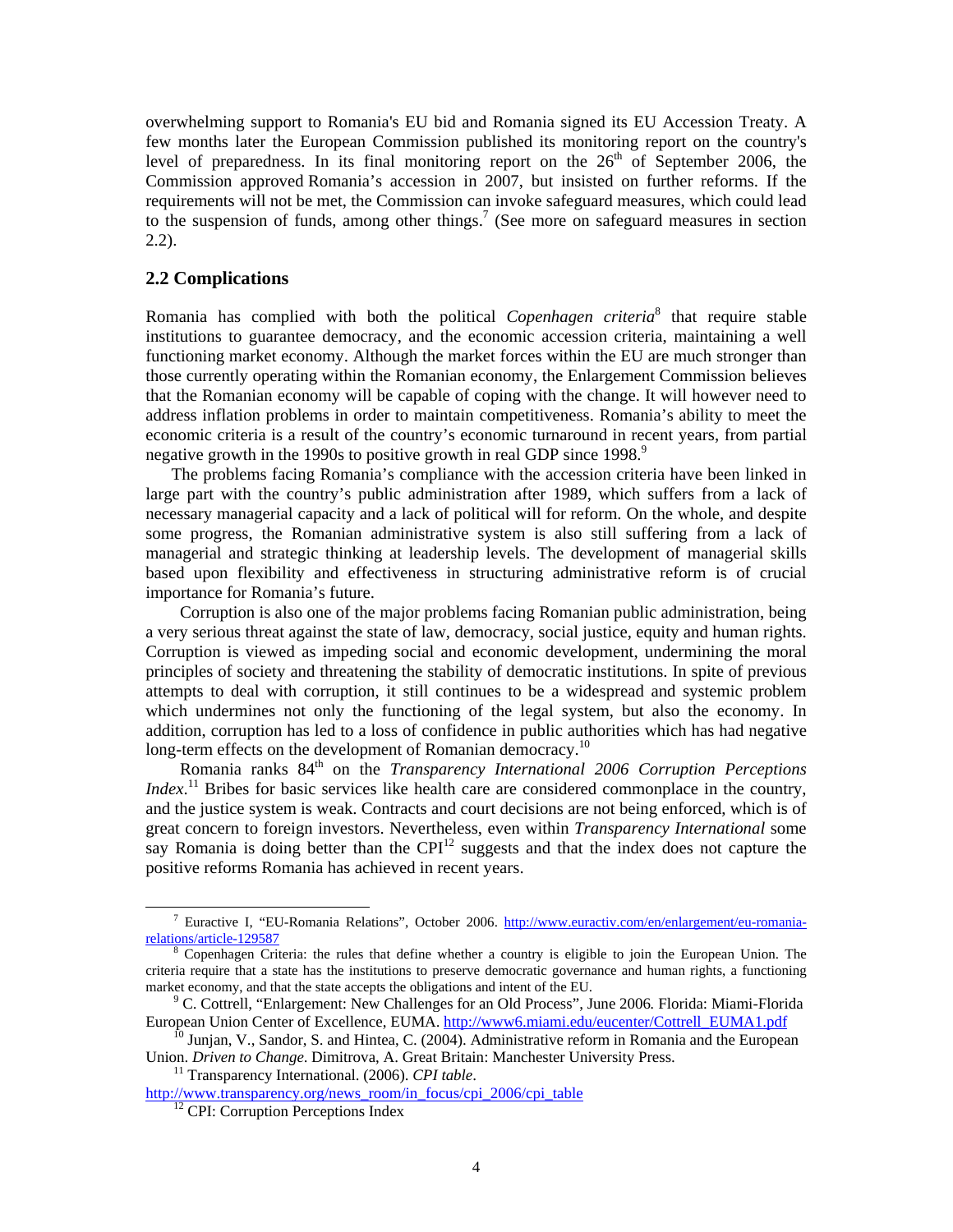Foreign direct investment has in fact increased in Romania, according to the *Economist Intelligence Unit*, suggesting businesses find it an increasingly attractive environment to invest in. That is most likely a result of positive anti-corruption measures the country has taken, particularly by introducing a flat tax which has reduced both loop holes and excessive regulations that can hinder action and decision-making.<sup>13</sup>

 Romania's accession presents various challenges to the EU, all of which stem from political backwardness, underdevelopment and history. The Western European nations that benefited from democratic rule and market economies for most of the twentieth century had relatively smooth transitions to EU membership compared to that of Romania. Eastern European nations with communist histories will continue to present challenging accession processes to the EU, which will face similar problems if it is to approve more Eastern European nations in the future.<sup>14</sup>

 The Commission's final monitoring report indicates tough conditions on Romania's entry in 2007. The country will be closely monitored in the remaining areas of concern, such as the justice system, corruption and the integrated administrative control system for agriculture (IACS). Other areas of concern are payments to agencies<sup>15</sup>, the transmissible spongiform encephalopathies  $(TSE)^{16}$  and the interconnectivity of tax systems. (Euractive I, October 2006). The Commission has the possibility to invoke safeguards if the given requirements will not be met. There are three types of safeguard measures under the Accession Treaty: internal market, economic and  $JHA^{17}$  safeguards, which can be invoked up to three years after accession. The safeguards can affect food export bans and lead to a suspension of EU funds to the country, such as agricultural and structural funds. In addition, there are transitional arrangements, such as the restriction of free movement of workers from new member states. The Commission can also take remedial measures to ensure the functioning of EU policies. This concerns food and air safety, the judiciary, agricultural funds, and the fight against corruption.<sup>18</sup> Both Romania and Bulgaria will have to make six-monthly reports on corruption.<sup>19</sup>

#### **3. Bulgaria and the EU**

#### **3.1 Accession process**

Bulgaria established diplomatic relations with the EU in 1988. In 1993, the European agreement on association was signed, entering into force in 1995. Later that year, Bulgaria submitted its application for EU membership, and two years later preliminary negotiations were launched. The Commission presented its first regular report on Bulgaria's progress towards accession in November 1998 and a second report in 1999, at which point it was recommended that formal negotiations begin. Accession negotiations between Bulgaria and the EU formally started on the 15th of February 2000. Bulgaria concluded its accession talks in June 2004, six months ahead of schedule. The technical closure of talks on the final two negotiating chapters had been

<sup>&</sup>lt;sup>13</sup> Gallu, J. (November 2006). New EU Members Score Badly in Corruption Ranking. *Spiegel Online*,  $6^{th}$  of November 2006. http://www.spiegel.de/international/0,1518,446803,00.html

<sup>&</sup>lt;sup>14</sup> C. Cottrell, "Enlargement: New Challenges for an Old Process", June 2006. Florida: Miami-Florida European Union Center of Excellence, EUMA.<br>http://www6.miami.edu/eucenter/Cottrell\_EUMA1.pdf

 $\frac{15}{15}$  Paying agencies: approved authorities and bodies of EU Member States.

<sup>&</sup>lt;sup>16</sup> Transmissible spongiform encephalopathies (TSEs): a group of rare degenerative brain disorders characterized by tiny holes that give the brain a "spongy" appearance. 17 JHA: Justice and Home Affairs

<sup>&</sup>lt;sup>18</sup> Euractive I, "EU-Romania Relations", October 2006. http://www.euractiv.com/en/enlargement/euromania-relations/article-129587

 $19$  The Economist, "We're off on a European odyssey", 30 September 2006.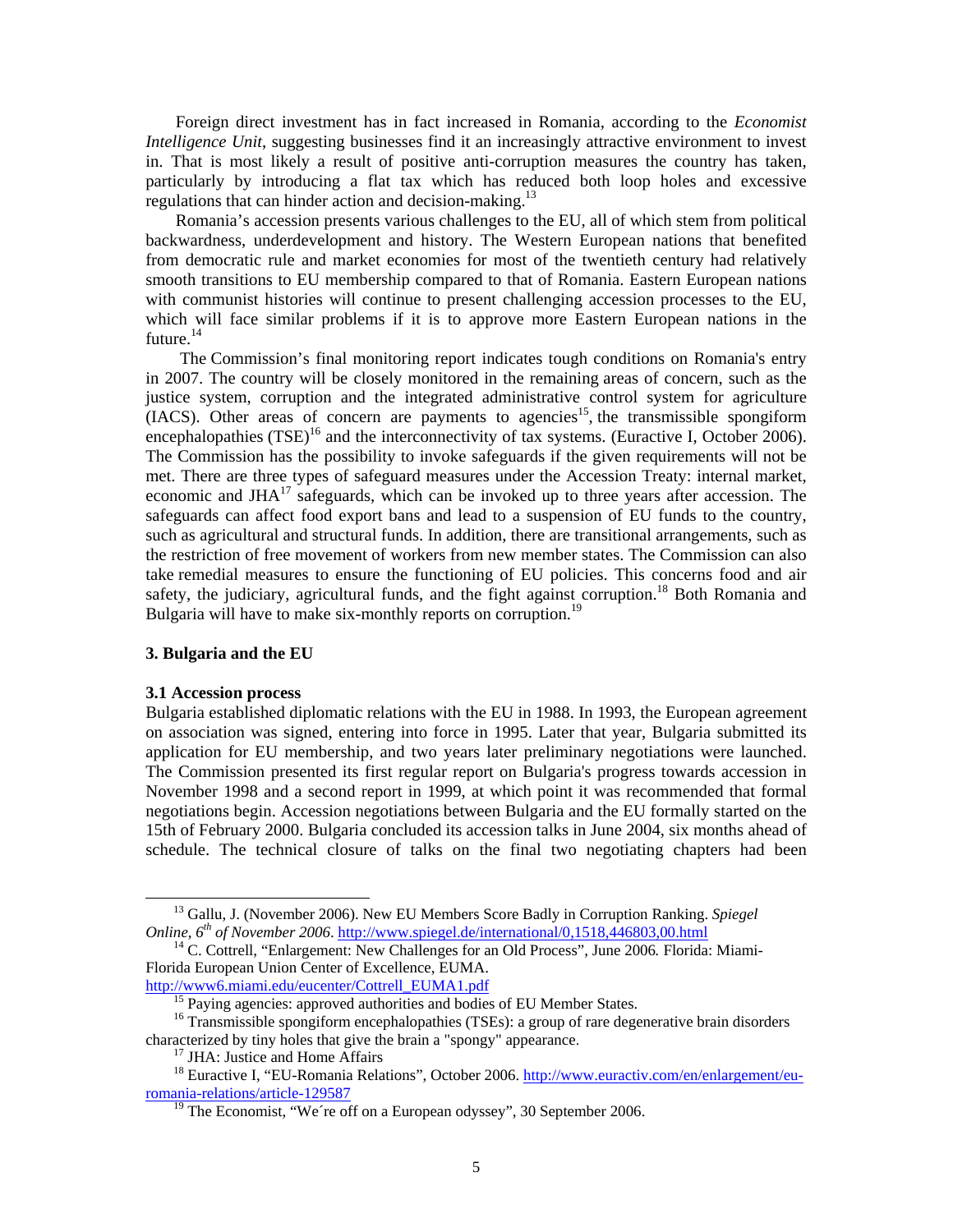completed on the 14<sup>th</sup> of June 2004 and the country's aim was to join the EU as a full member on the  $1<sup>st</sup>$  of January 2007.<sup>20</sup>

 In April 2005, the European Parliament gave its overwhelming support to Bulgaria's EU bid and soon after Bulgaria signed the country's EU Accession Treaty and the Parliament ratified it. In October 2005, the Commission's monitoring report concluded that Bulgaria had to serve six months of further probation to take "immediate and decisive corrective action" by spring of  $2006<sup>21</sup>$  in the fields of judiciary reform and the fight against high-level corruption. In the next monitoring report, released on the  $16<sup>th</sup>$  of May 2006, the Commission confirmed that Bulgaria had continuously fulfilled the *Copenhagen Criteria*. At that time, six policy areas continued to give serious concern and the Commission decided to review Bulgaria's reform progress in October 2006 to determine the feasibility of Bulgaria's EU membership in January 2007. In its final monitoring report in September 2006, the Commission approved Bulgarian accession in 2007, but insisted on further reforms. The Commission can invoke safeguards if the given requirements are not met, just as in the case of Romania.<sup>22</sup> (See more on safeguard measures in section 3.2).

## **3.2 Complications**

Like Romania, Bulgaria fulfils the political and economic criteria for EU membership. Since the Commissions´ October 2005 report, there has been progress in a number of areas, including the reform of the judiciary, measures to fight corruption and progress in the field of public administration. Nevertheless, certain outstanding issues still need to be addressed. The final monitoring report by the Commission indicates tough conditions on Bulgaria's entry in 2007, just as in the case of Romania. The country will be closely monitored in the remaining areas of concern**,** which in Bulgaria's case include the justice system, corruption in the public sector, police co-operation, organized crime, money-laundering, integrated administrative control system for agriculture (IACS), transmissible spongiform encephalopathies (TSE), and financial  $control^{23}$ .

 One of the key chapters in the negotiations of Bulgaria with the EU is the economic and currency union, pertaining to negotiations about the shape of the monetary and financial sector in Bulgaria. In 1996, Bulgaria suffered an economic and financial crisis, which created an enormous setback to its bid for EU membership and seemed for many years impossible to resolve. Because of the lack of financial discipline and clear ownership rights, deficits multiplied, being transferred from firms to banks through bad debts and eventually to the government budget through bailouts or monetization. Although much improvement have been made to Bulgaria's economic system, an array of challenges to the development of financial intermediation in Bulgaria lie ahead in relation to its outward-looking European economic policy.24

 Bulgaria is a functioning market economy and according to the Commission's 2005 report the continuation of current reforms should enable the country to cope with competitive pressure and market forces within the Union in the near term. Progress has continued since the 2005

<sup>&</sup>lt;sup>20</sup> Euractive II, "EU-Bulgaria Relations", October 2006. http://www.euractiv.com/en/enlargement/eu-<br>bulgaria-relations/article-129603

 $\frac{21}{21}$  Commission of the European Communities, "Commission Staff Working Document, Bulgaria: Monitoring Report", May 2006. Brussels: Commission of the European Communities.<br>http://ec.europa.eu/enlargement/pdf/key\_documents/2006/monitoring\_report\_bg\_en.pdf

<sup>&</sup>lt;sup>22</sup> Euractive II, "EU-Bulgaria Relations", October 2006. http://www.euractiv.com/en/enlargement/eu- $\frac{\text{bulgaria-relations/article-129603}}{23 \text{ Ibid.}}$ 

 $24$  Vincelette, G. A. (2004). Challenges to Bulgarian monetary policy on its way to United Europe. *Driven to Change*. Dimitrova, A. Great Britain: Manchester University Press.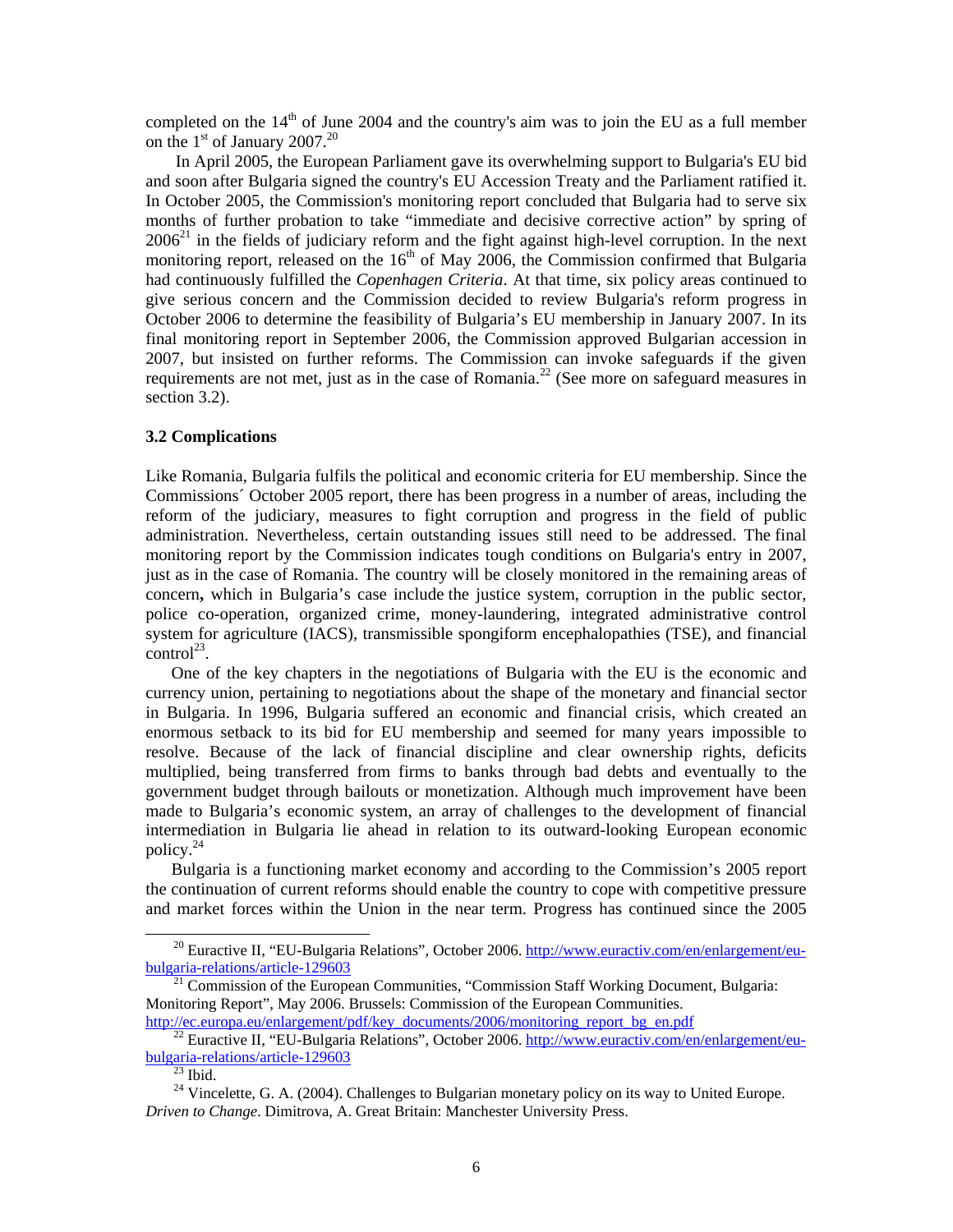report but the current account deficit has all the same widened. The functioning of the judicial system needs to improve and the regulatory burden on businesses needs to be eased further for structural reforms to deepen. The regulatory framework for the labor market also needs to be made more flexible.<sup>25</sup>

 Efforts to wipe out corruption in Bulgaria have been stepped up, but at the same time provided some examples of the corrupt mentality in Bulgarian society. Although the country ranks lower than Romania on the *Transparency International's 2006 Corruption Perceptions Index*, being in 57<sup>th</sup> place, corruption is a very serious problem there as well.<sup>26</sup> A former director of the state-owned heating company was recently accused of tax evasion and transferring \$2.85 million to foreign bank accounts. Bribing the police is practically everyday routine, and 150 gangland-killings have occurred over the last five years.<sup>27</sup> Furthermore illegal possession of firearms remains a problem and the number of cases prosecuted successfully related to human trafficking, money laundering, drug smuggling, and counterfeiting of goods, currency and documents is still low. Organized crime continues to be a problem and although there have been put in place mechanisms which should facilitate the fight against organized crime there are insufficient tangible results in investigating and prosecuting the cases in question.<sup>28</sup>

 Just as in the case of Romania, the Commission has the possibility to invoke safeguards if given requirements are not met. Same rules apply to Bulgaria regarding the safeguards, the transitional arrangement and remedial measures.<sup>29</sup> (See section 2.2). In addition Bulgarian court judgments will not be recognized abroad unless judicial reforms continue.<sup>30</sup> Bulgaria will have to prove in its report that it has removed any ambiguity regarding the independence and accountability of the country's judicial system, and it will also have to conduct non-partisan investigations into allegations of high-level corruption. Bulgaria was given a particularly strong warning regarding airspace and, that unless it improves air safety, its planes will be banned from EU airspace. $31$ 

## **4. Other Considerations**

## **4.1. The Free Movement of Workers**

The greatest fear among the current EU members concerning the latest enlargement is the free movement of workers. Although the accession of the previous eight led as many as two million people to head west, that kind of migration flow is unlikely to happen with migrants from the two Balkan countries. First of all about two million Romanians already work abroad, mostly in Italy and Spain, and it would only be a positive development if the illegal workers would come out in the open. Those Bulgarians who want to migrant have supposedly already done so, according to Bulgaria´s Prime Minister Sergei Stanishev. Another worry is migration by ethnic

<sup>&</sup>lt;sup>25</sup> Commission of the European Communities, "Commission Staff Working Document, Bulgaria: Monitoring Report", May 2006. Brussels: Commission of the European Communities. http://ec.europa.eu/enlargement/pdf/key\_documents/2006/monitoring\_report\_bg\_en.pdf 26 Transparency International. (2006). *CPI table*.

<sup>&</sup>lt;sup>27</sup> Bult, J. "Bulgaria and Romania Will Join the EU, But What About the Others?", October 2006.

http://www.worldpress.org/Europe/2524.cfm<br><sup>28</sup> Watt, N., "Romania and Bulgaria to join EU". *Guardian Unlimited, 26<sup>th</sup> of September 2006*.<br>http://www.guardian.co.uk/eu/story/0,,1881426,00.html

 $\frac{129}{29}$  Euractive II, "EU-Bulgaria Relations", October 2006. http://www.euractiv.com/en/enlargement/eu- $bulgaria-relations/article-129603$  30 The Economist, "We're off on a European odyssey", 30 September 2006.</u>

<sup>31</sup> Watt, N., "Romania and Bulgaria to join EU", *Guardian Unlimited, 26th of September 2006*. http://www.guardian.co.uk/eu/story/0,,1881426,00.html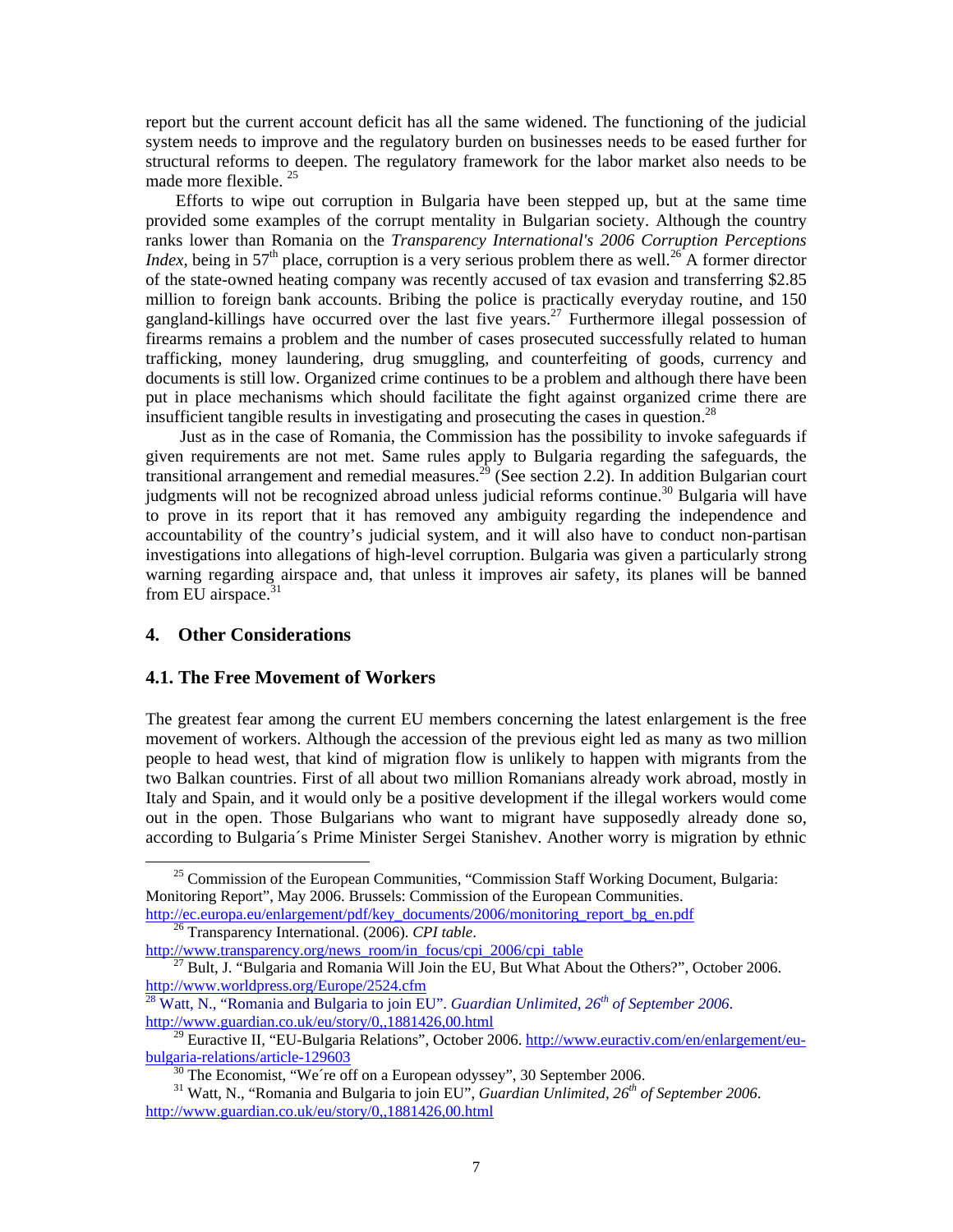kin from poorer neighbours, with Romanians seeing most Moldovans as potential citizens and Bulgarians feeling the same way about Macedonians.<sup>32</sup> Immigration became easier for Romanians and Bulgarians in 2001 after the two countries had visa requirements lifted for entering the EU´s Schengen<sup>33</sup> zone. Over 750,000 Bulgarians have already emigrated to the West since the fall of communism in 1989. The Romanian presence is most felt in neighboring Hungary, where 76 percent of all foreign workers are Romanians, 90,000 of whom have work permits.<sup>34</sup>

Most existing EU countries will impose restrictions on Bulgarians and Romanians working in their country, even countries like Britain, Ireland and Sweden, which did not do so for the eight May 2005 entrants.<sup>35</sup> Spain will also restrict access to its labor market for two years as it did with other new entrants in 2004. Spain has one of the highest immigration levels in Europe and about 400,000 Romanians and 160,000 Bulgarians are estimated to already live in Spain, about half of them illegally.<sup>36</sup> Many other member states have yet to announce their decision on the matter, including core EU states such as Belgium, Germany, France, and the Netherlands.<sup>37</sup> Germany did however decide in March of this year to extend to 2009 the restrictions on eastern European EU workers which were due to expire last May.

Poland, the biggest newcomer in 2004, has announced that it will open its jobs market to workers from all European Union member states, as well as those from  $EFTA^{38}$  members Iceland, Liechtenstein and Norway. Fellow newcomers Slovakia, Estonia, Lithuania and Latvia, plus Finland have also promised uninhibited access for Romanian and Bulgarian workers to their markets next year. $3$ 

# **5. Overall assessment/ Speculations**

It is apparent that EU institutions need to be reformed before a 6th enlargement can take place. Quoting the president of the European Commission, José Manuel Barroso; "After the completion of this fifth enlargement with the accession of Bulgaria and Romania, I believe that an institutional settlement should precede any future enlargement…This is the way to ensure that our enlarged union will function in an efficient and harmonious way."40 The EU needs to work out what to do with the constitutional treaty before admitting any more members, since EU's rules are currently covered by the Nice Treaty which sets the limit on the number of members at  $27<sup>41</sup>$ 

 $32$  The Economist, "We're off on a European odyssey", 30 September 2006.

<sup>&</sup>lt;sup>33</sup> The Schengen Agreement is an agreement among European states which allows for common policy on the temporary entry of persons (including the Schengen visa) and the harmonization of external border controls. Members: all European Union states except the Republic of Ireland and the United

Kingdom, but including non-EU members Iceland, Norway, and Switzerland.<br><sup>34</sup> Eubusiness, "EU nations mull restrictions on Bulgarian, Romanian workers", October 2006.<br>http://www.eubusiness.com/Employment/061024154320.3yybsa

 $\frac{35 \text{ The Economist, "We're off on a European odyssey", 30 September 2006.}$ 

<sup>36</sup> Burnett, V., Wagstyl, S. and Laitner, S. "Spain curbs Romanian, Bulgarian workers". *Financial Times, 31<sup>st</sup> of October 2006.* http://www.ft.com/cms/s/167d1398-6907-11db-b4c2-0000779e2340.html <sup>37</sup> The Economist, "We're off on a European odyssey", 30 September 2006.

<sup>&</sup>lt;sup>38</sup> EFTA: The European Free Trade Association. Members: Iceland, Norway, Switzerland and Liechtenstein.

 $39$  The Economist, "We're off on a European odyssey", 30 September 2006.

<sup>&</sup>lt;sup>40</sup> O´Rourke, B. and Lobjakas, A. (September 2006). "EU: Romania, Bulgaria Given OK To Join In 2007". *Radio Free Europe / Radio Liberty.* http://www.rferl.org/featuresarticle/2006/09/a47d30e3-7ce7- 482b-af13-3056873279d9.html

41 Watt, N., "Romania and Bulgaria to join EU", *Guardian Unlimited, 26th of September 2006*. http://www.guardian.co.uk/eu/story/0,,1881426,00.html